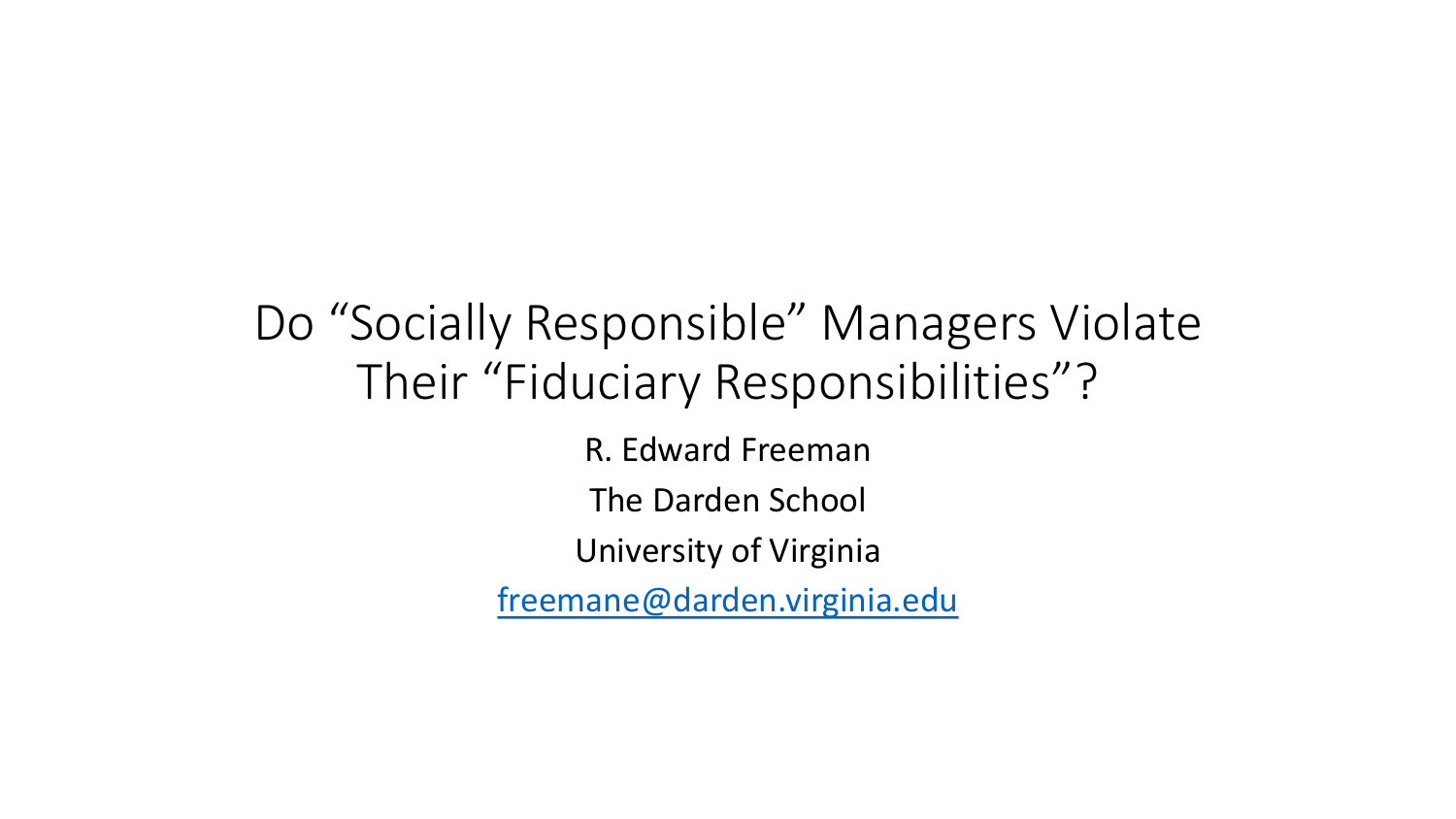## Fiduciary Duty Is Not a Univalent and Absolute Concept. It is Contested.

- [PRI, UNEP FI, & The Generation Foundation.](https://www.fiduciaryduty21.org/) Fiduciary Duty in the 21st Century. 2018
- Sandberg, Joakim, (Re‐)Interpreting Fiduciary Duty to Justify Socially Responsible Investment for Pension Funds? (September 1, 2013). Corporate Governance: An International Review, Vol. 21, Issue 5, pp. 436- 446, 2013, Available at SSRN: [https://ssrn.com/abstract=2306404](https://dx.doi.org/10.1111/corg.12028) or http://dx.doi.org/10.1111/cor g.12028
- https://books.google.com/books?hl=en&lr=&id=8rs8BAAAQBAJ&oi=fnd&p [g=PP1&dq=Philosophy+and+fiduciary+duty&ots=Ex7zB\\_j3Gu&sig=gv0EZIr4](https://books.google.com/books?hl=en&lr=&id=8rs8BAAAQBAJ&oi=fnd&pg=PP1&dq=Philosophy+and+fiduciary+duty&ots=Ex7zB_j3Gu&sig=gv0EZIr4AR08IaRcOgRcDL7t1Gw#v=onepage&q=Philosophy%20and%20fiduciary%20duty&f=false) AR08IaRcOgRcDL7t1Gw#v=onepage&q=Philosophy%20and%20fiduciary%2 0duty&f=false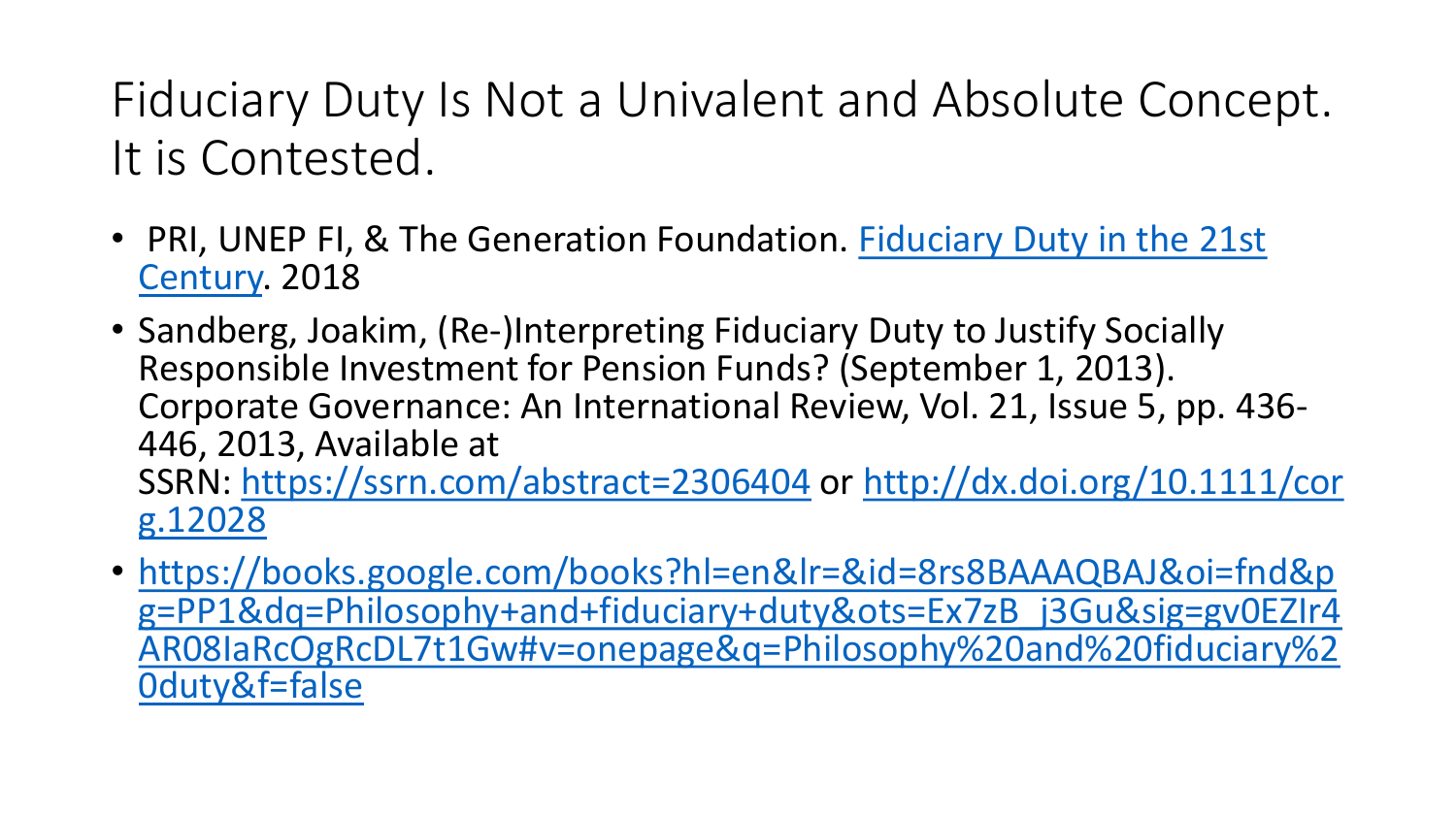## The Same Goes for CSR.

- Dmytriyev, S., Freeman, R. E., Horisch, J., (2021). The Relationship between Stakeholder Theory and Corporate Social Responsibility: Differences, Similarities, and Implications for Social Issues in Management. *Journal of Management Studies, 58*(6), 1441-1470.
- Frederick, W.C., (2006) Corporation Be good! The Story of Corporate Social Responsibility, Dog Ear Publishing Inc.
- Wood, D.J., (1991) Corporate Social Performance Revisited. Academy of Management Review. 16 (4): 691-718.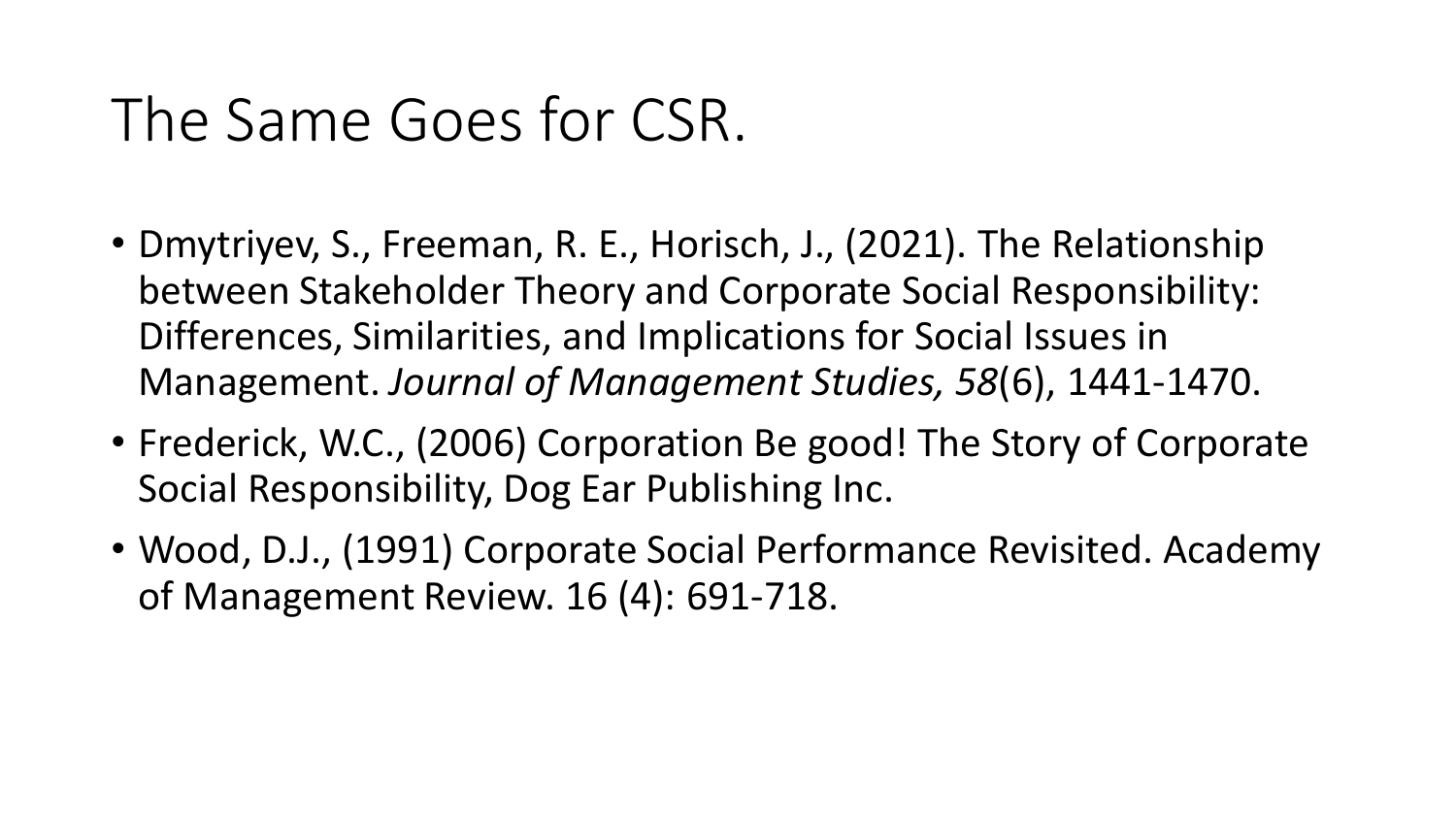Leftovers from "Business Sucks" narrative. We can do without both of them.

- Freeman, "The Business Sucks Story", *Journal of Humanistic Management*.
- Freeman, Martin and Parmar, *The Power of And: Responsible Business without Tradeoffs*. 2021 Columbia University Press.
- Freeman, Harrison, Wicks, Parmar, and DeColle, *Stakeholder Theory: The State of the Art*, Cambridge U. Press, 2010.